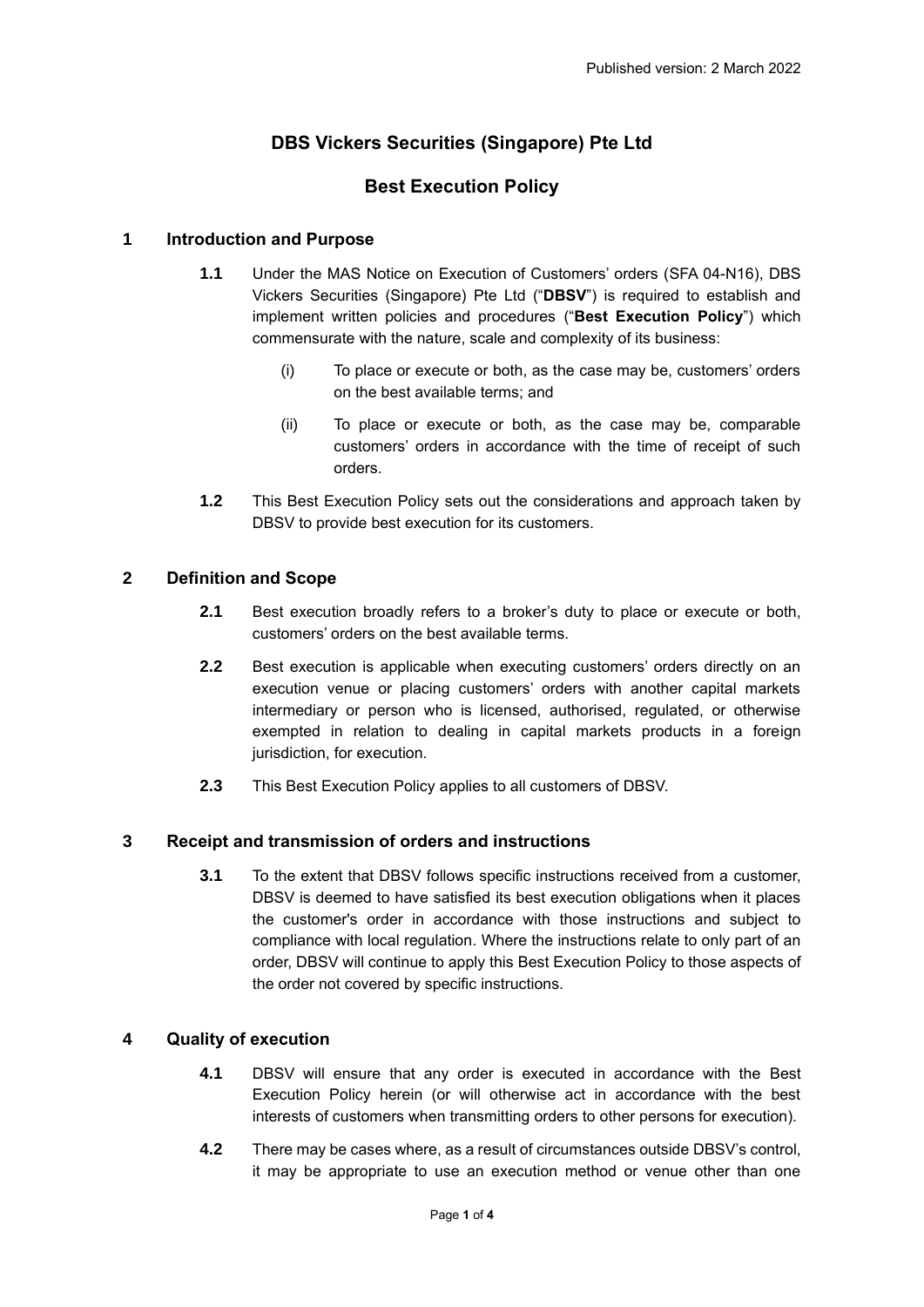described in this Best Execution Policy. This may be due, for example, to the order size, inadequate liquidity in the security concerned on the relevant exchange, or the availability of an agency cross. In such cases, DBSV will nevertheless take all sufficient steps to obtain the best possible result taking into account the execution factors below, or will otherwise act in accordance with the best interests of customers when transmitting orders to other persons for execution.

#### **5 Execution factors and criteria**

#### Execution factors

- **5.1** When executing orders on behalf of customers, DBSV will consider a range of execution factors to achieve the best execution terms for its customers. While some execution factors may merit a higher relative importance, there are situations where the relative importance of these factors may change in accordance with the instruction provided by customer or the general broader market conditions.
- **5.2** The general factors considered are as follows:
	- (i) Price;
	- (ii) Liquidity;
	- (iii) Speed of Execution;
	- (iv) Likelihood of Execution;
	- (v) Costs;
	- (vi) Settlement;
	- (vii) Size of the Order; and
	- (viii) Other relevant factors.
- **5.3** Price will generally merit a high relative importance, but DBSV will take into account the following criteria when determining the relative importance of the execution factors referred to above, such as:
	- (i) the types of customers it serves, whether retail customers or otherwise;
	- (ii) the types of products for which it accepts, places or executes orders;
	- (iii) the characteristics of the execution venues or brokers to which the order can be directed; and
	- (iv) the characteristics of the customer's orders.
- **5.4** DBSV will use its reasonable judgment in considering the relevant factors when deciding how to provide best execution.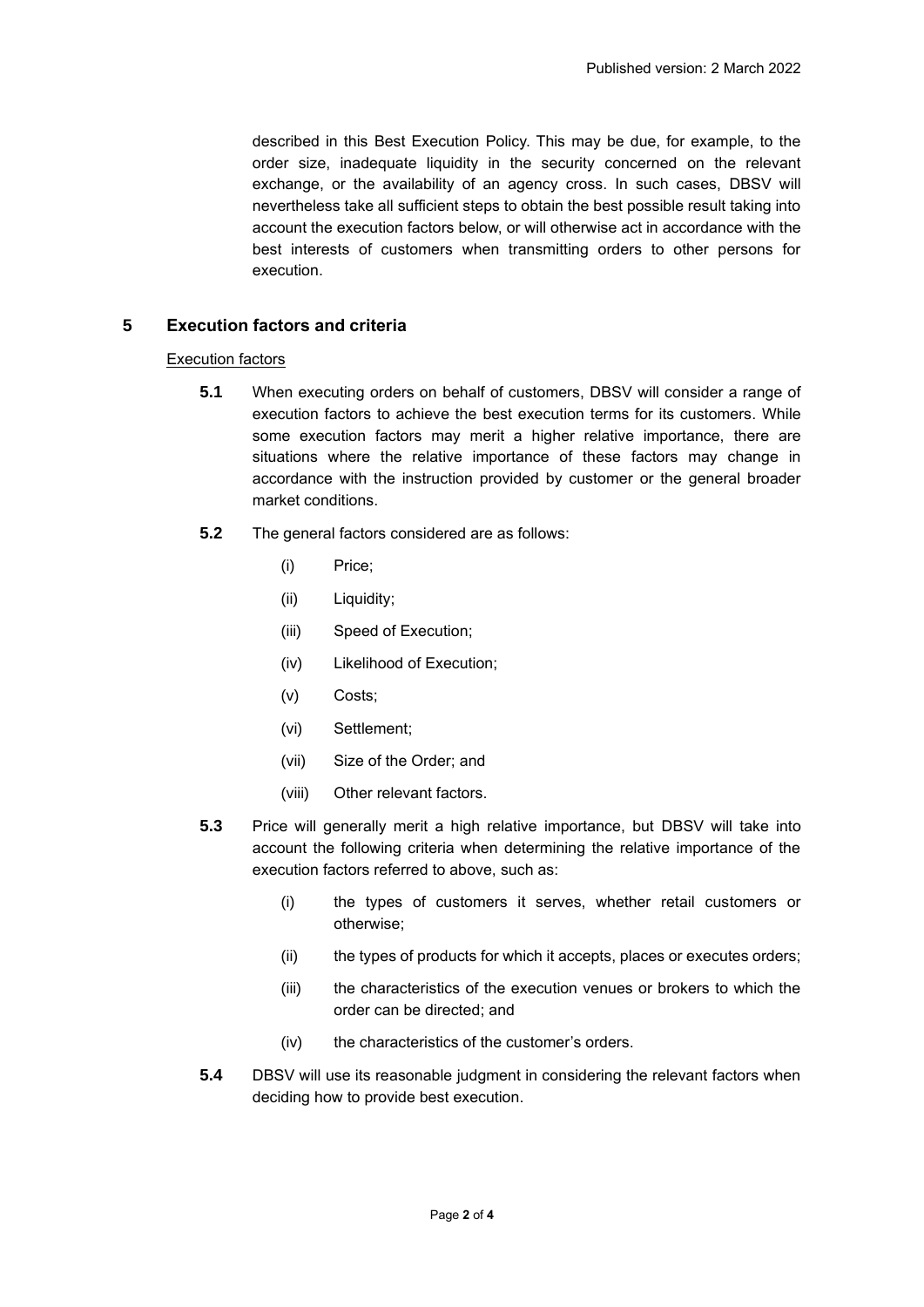## **6 Execution venues and Brokers**

- **6.1** DBSV will determine the appropriate execution venue where the customer's orders can be executed by DBSV, or the appropriate third-party participants or brokers to which the customer's orders can be transmitted by DBSV for execution.
- **6.2** DBSV generally applies the following considerations in the selection of execution venues: (a) in the case of equity securities, the primary market on which the issuer's securities are listed and traded, and (b) in the case of a warrant or depositary receipt, the exchange of the instrument's primary listing.
- **6.3** Where a security is listed on more than one trading venue, orders will normally be executed on its primary market, as it is considered that such execution is most likely to achieve consistently the best possible result for customers taking into account the execution factors above and their relative priority.
- **6.4** For the transmission of customer orders to other brokers, DBSV will use brokers possessing specific and adequate arrangements to satisfy the requirements for best execution. DBSV selects its brokers based on internal selection procedure during onboarding and annual periodic review.
- **6.5** At onboarding, brokers are subject to DBSV's counterparty due diligence checks, which include an evaluation of the following criteria. Brokers are assessed on an annual basis on the following assessment criteria:
	- (i) Financial standing;
	- (ii) Creditworthiness and reputation;
	- (iii) Culture and governance;
	- (iv) AML/CFT checks; and
	- (v) Internal / external audit.
- **6.6** In addition, DBSV also performs an annual evaluation of brokers' suitability, based on the following set of criteria:
	- (i) Cost of execution;
	- (ii) Execution speed;
	- (iii) Trade confirmation;
	- (iv) Financial Information eXchange (FIX) connection;
	- (v) Likelihood of execution;
	- (vi) Manpower/staffing adequacy;
	- (vii) Custody services;
	- (viii) Quality of execution;
	- (ix) Research support; and
	- (x) News and Market colours.